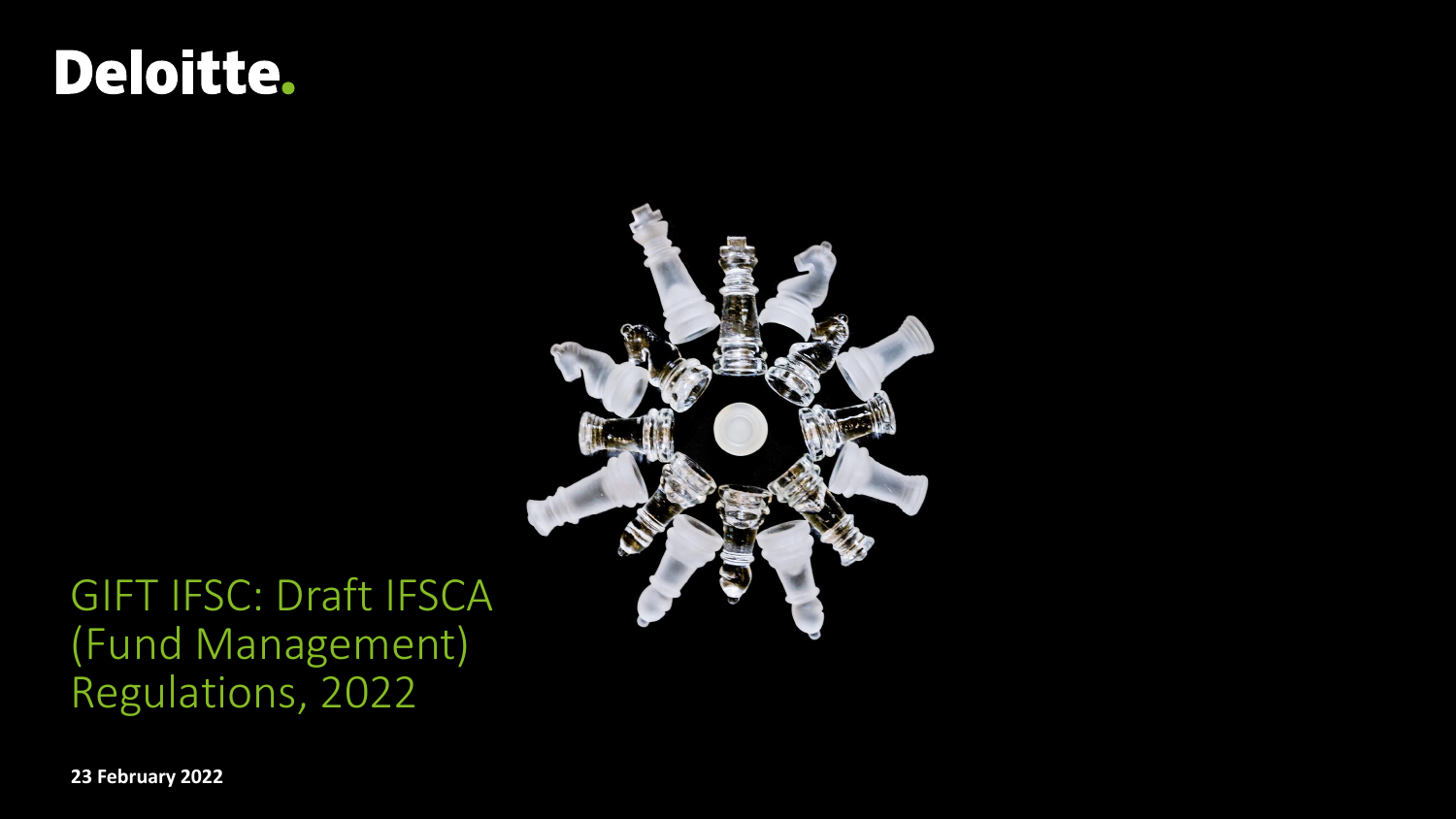# Topics for discussion

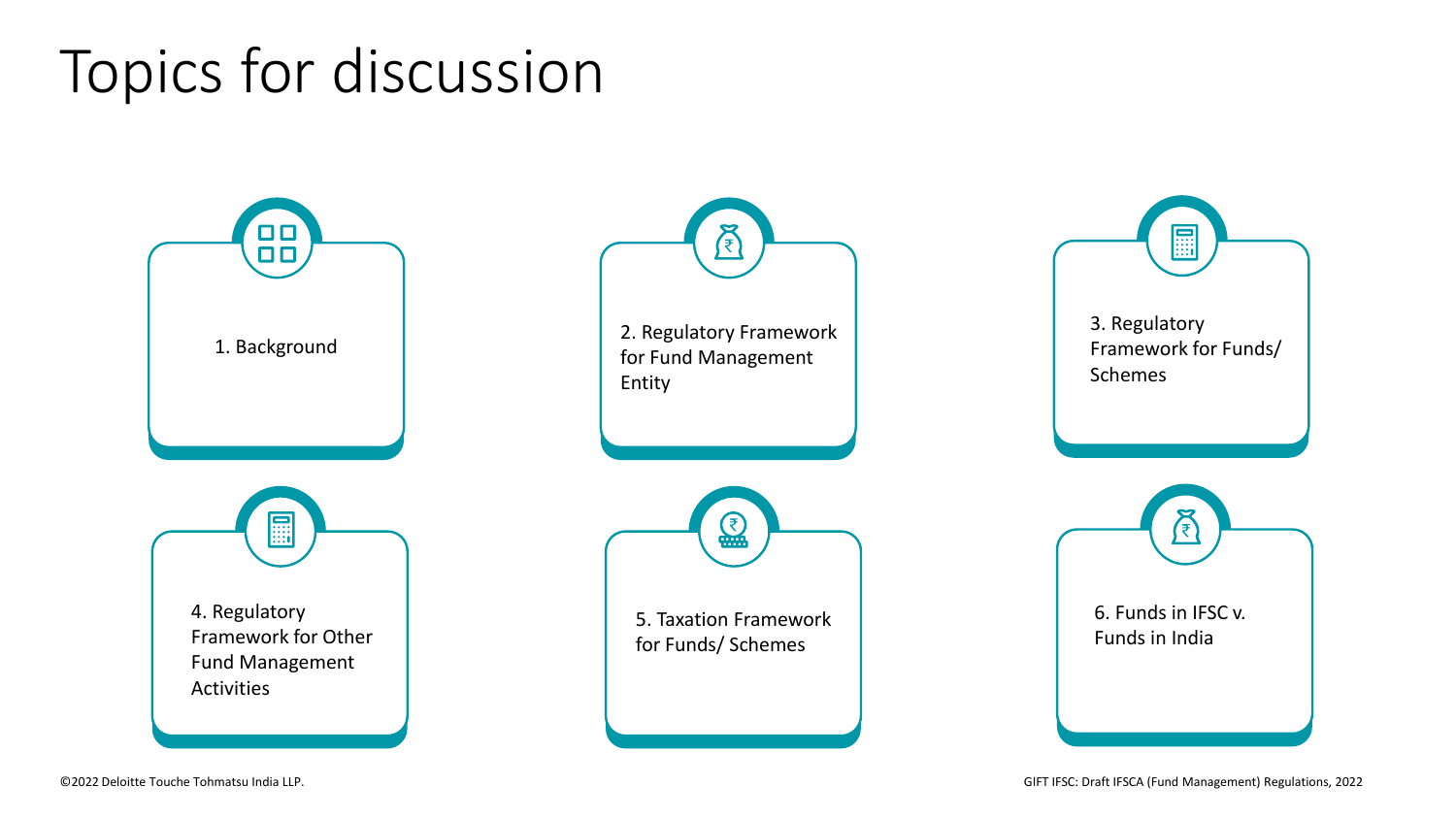## **Background**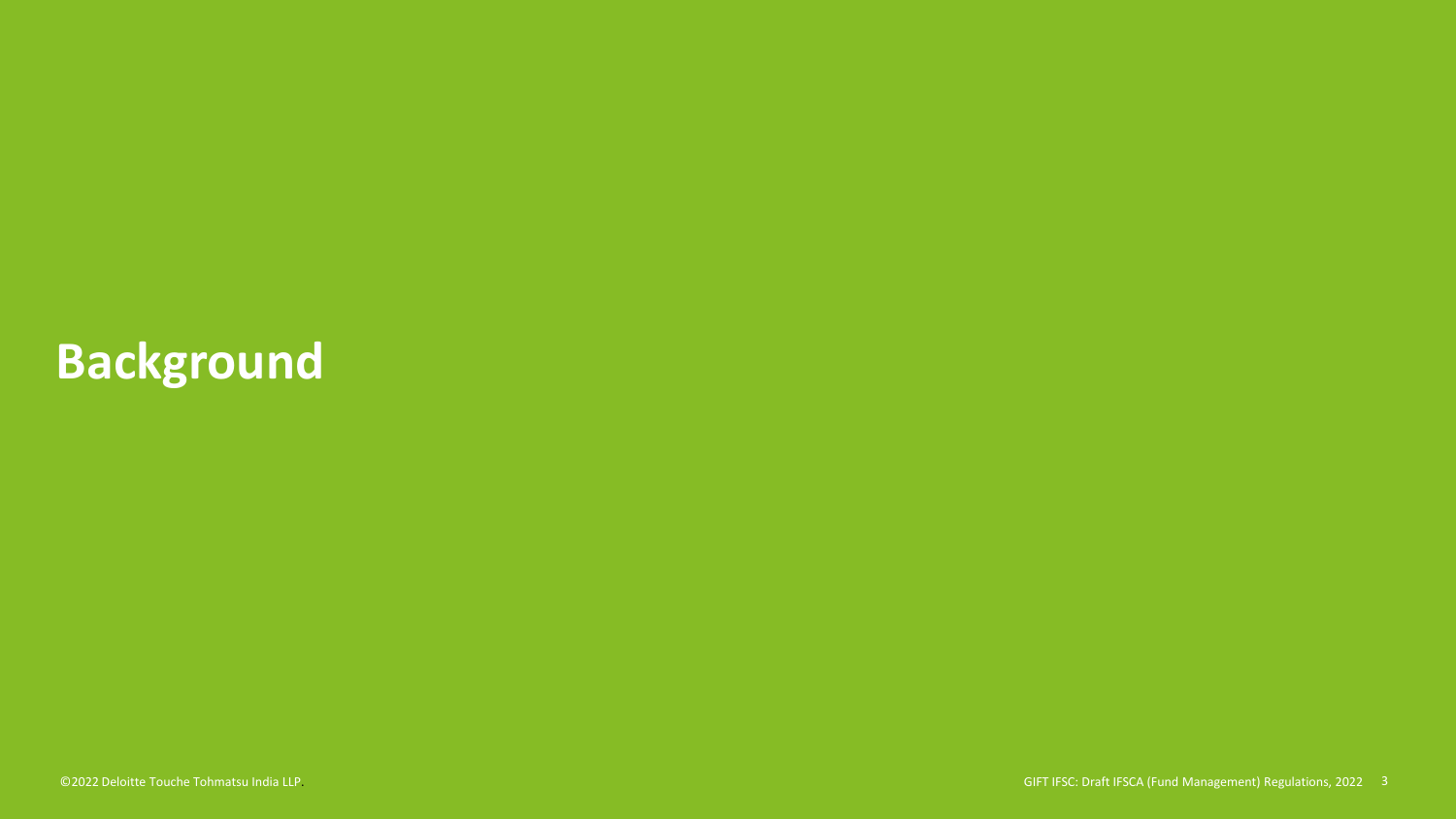### Background of the Proposed Regulations

- IFSCA is endeavoring to develop a comprehensive and consistent regulatory framework for Investment Funds based on global best practices with a special focus on ease of doing business
- IFSCA released a consultation paper to seek comments / views/ suggestions from public on the proposed IFSCA (Fund Management) Regulations, 2022
- Comments to be provided on or before 28 February 2022

Regulating Fund Manager instead of Fund

• In line with global practices, IFSCA intends to regulate the Fund Managers as against exercising regulatory oversight over the Funds

Single registration for multiple activities

Risk Based approach based on activity to be undertaken

- A Fund Manager can undertake host of activities related to fund management viz. manage retail schemes, non-retail schemes, undertake portfolio management services or operate as a manager to various investment trusts by seeking a single unified registration from IFSCA
- Fund Management Entity can be registered under three categories, depending upon the activity proposed to be undertaken
- Higher regulatory oversight for Fund Management Entity managing Retail Funds as compared to Fund Management Entity managing non-retail Funds or Venture Capital Funds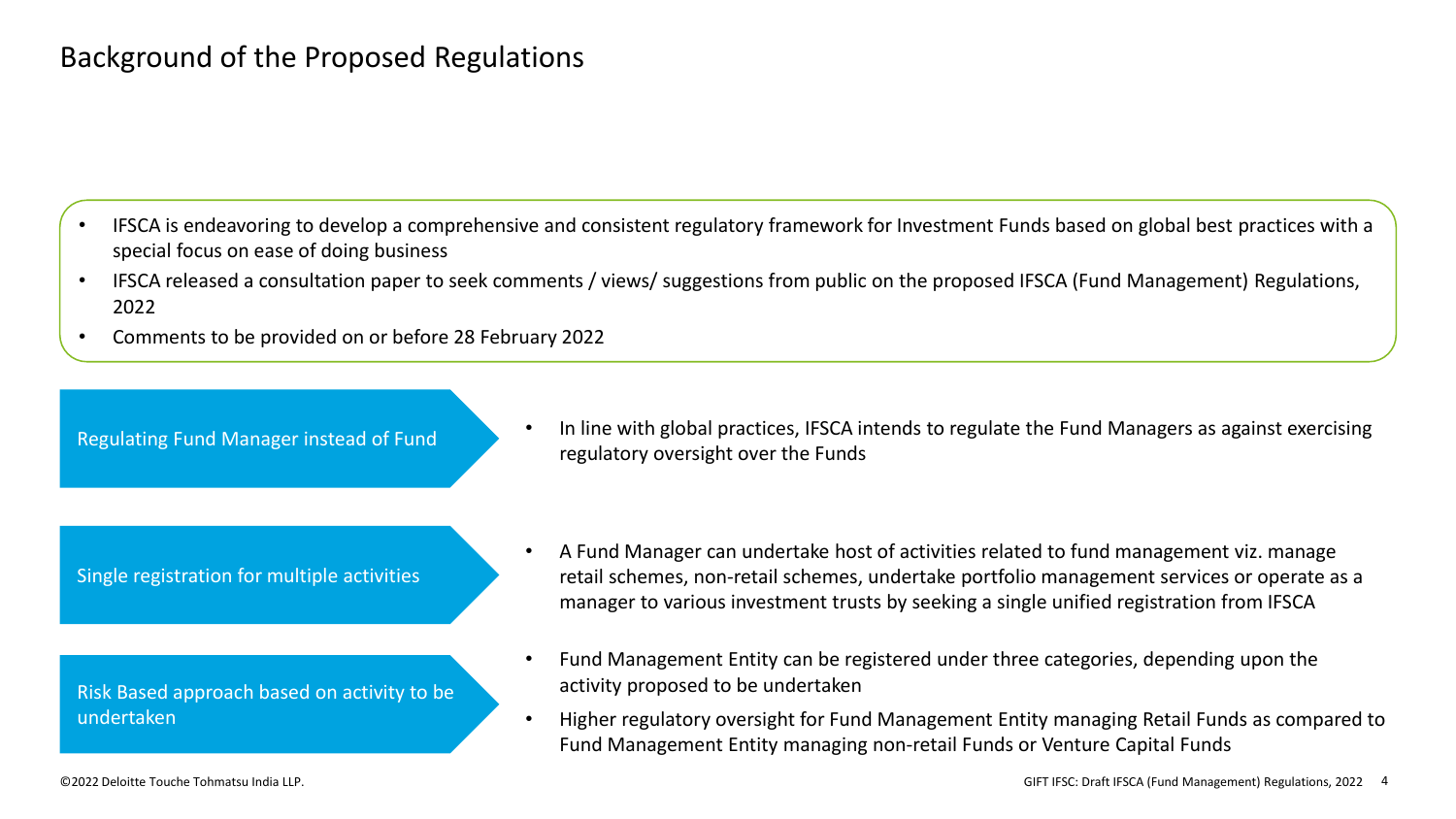### **Fund Management in IFSC Types of Funds**

#### **Fund Management Entities**

- Authorised Fund Management Entity
- Registered Fund Management Entity (Non-Retail)
- Registered Fund Management Entity (Retail)

### **Other Fund Management Activities**

- Portfolio Management Services
- Investment Trust
- Family Investment Fund

#### **Schemes for Fund Management**

- Venture Capital Schemes
- Restricted Schemes (schemes for non-retail Funds)
- Retail Schemes
- Special Situation Funds
- Exchange Traded Funds (ETFs)
- Environmental, Social And Governance (ESG)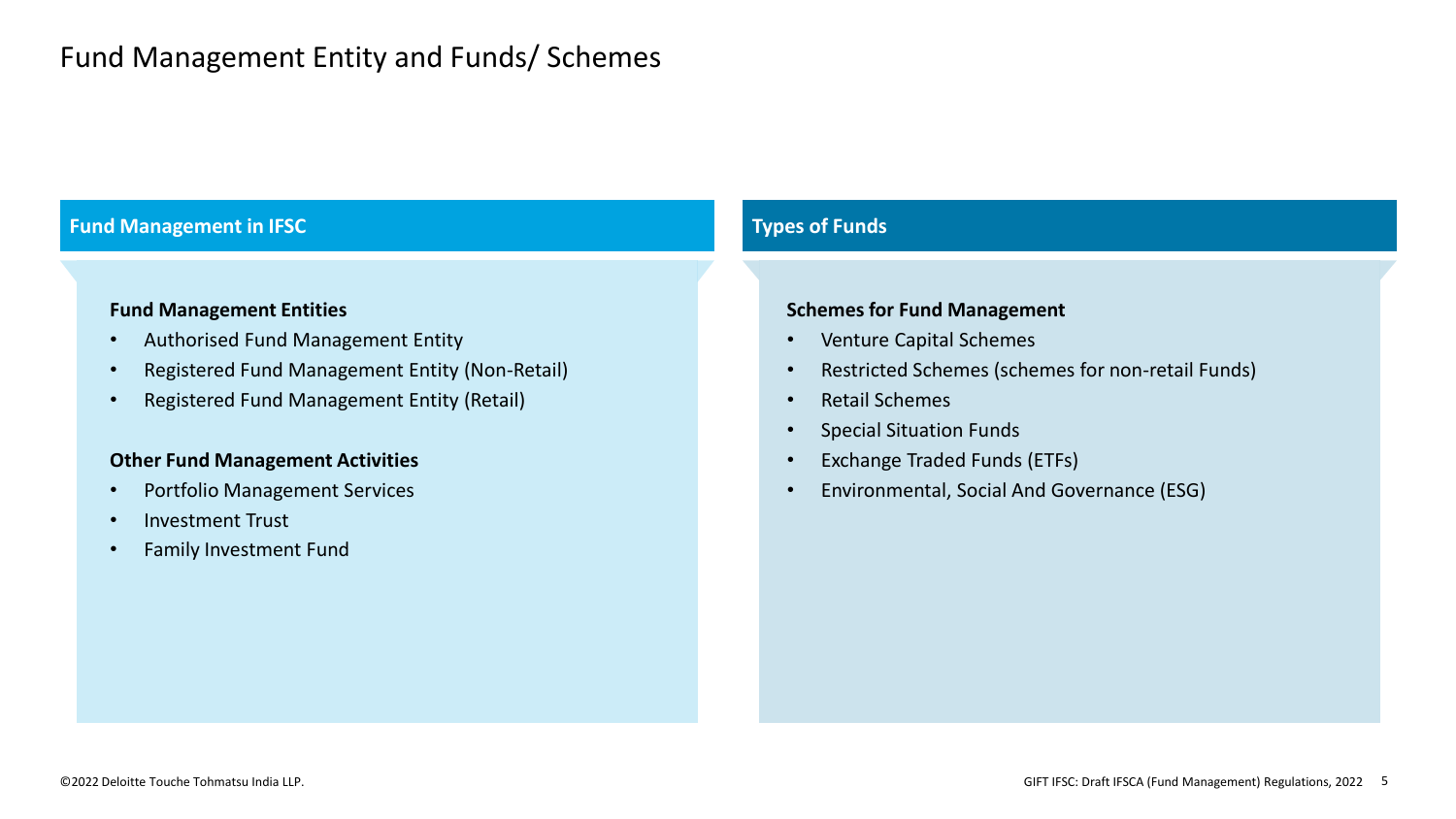# **Regulatory Framework** Fund Management Entity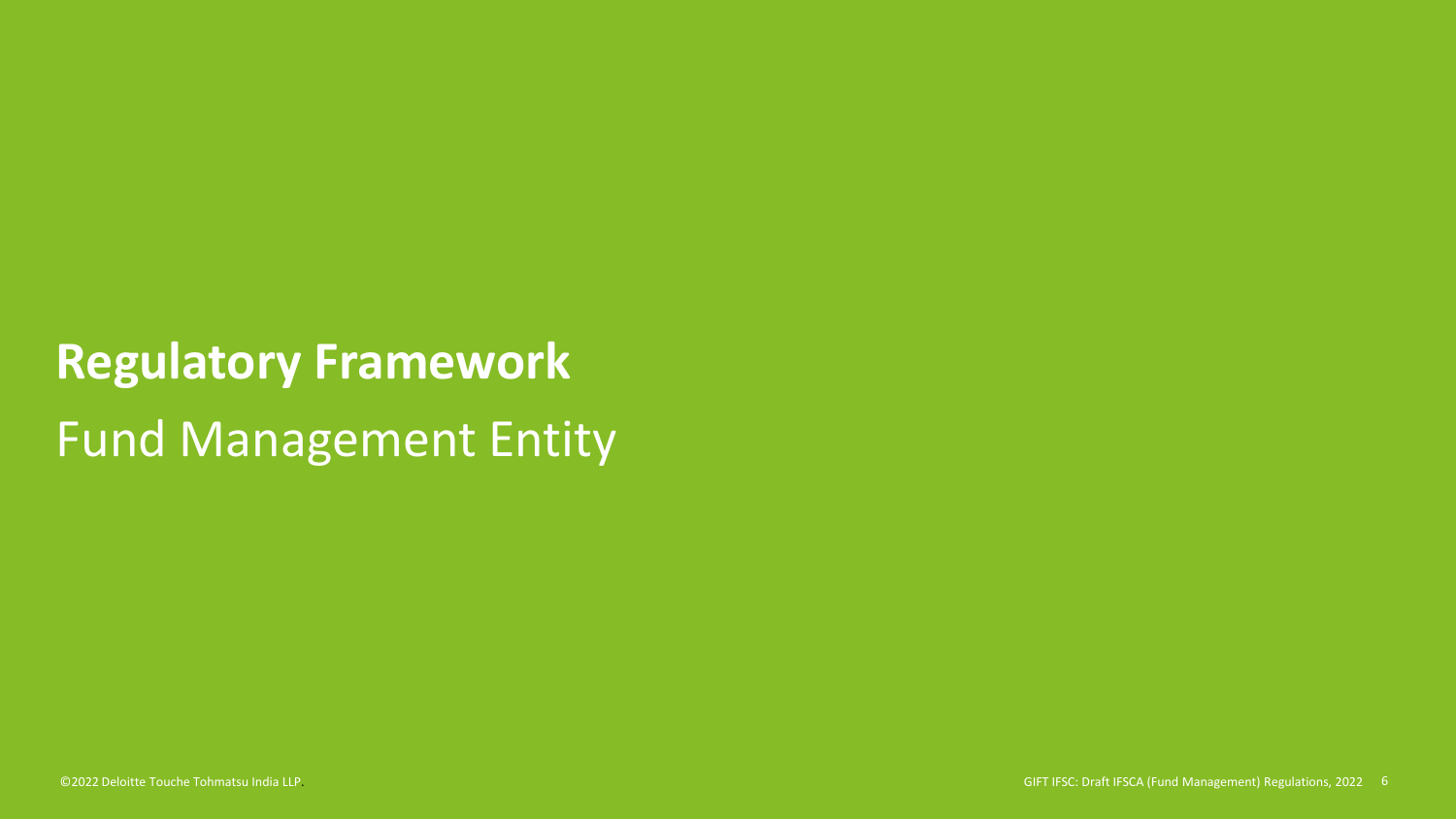| <b>Particulars</b>                       | <b>Authorised Fund Management Entity</b>                                                                                                                                                                                           | <b>Registered Fund Management Entity</b><br>(for Non-retail Funds)                                                                                                                                                                                                                                                                                                                 | <b>Registered Fund Management Entity</b><br>(for Retail Funds)                                                                                                                                                                                                                                                                                 |
|------------------------------------------|------------------------------------------------------------------------------------------------------------------------------------------------------------------------------------------------------------------------------------|------------------------------------------------------------------------------------------------------------------------------------------------------------------------------------------------------------------------------------------------------------------------------------------------------------------------------------------------------------------------------------|------------------------------------------------------------------------------------------------------------------------------------------------------------------------------------------------------------------------------------------------------------------------------------------------------------------------------------------------|
| <b>Permissible activities</b>            | Managing Schemes investing in start-ups or •<br>early-stage ventures through Venture<br>Capital Scheme<br>Managing Family Investment Fund investing<br>in securities, financial products and such<br>other permitted asset classes | Managing Venture Capital and Restricted<br>Schemes investing in securities, financial<br>products and such other permitted asset<br>classes<br>Portfolio Management Services (including<br>for multi-family office)<br>Investment Manager of Investment Trust<br>(REITs and InvITs) offered under private<br>placement<br>All activities as permitted to Authorised<br><b>FMEs</b> | Managing Retail Schemes investing in<br>securities, financial products and such<br>other permitted asset classes<br><b>Investment Manager of Investment Trust</b><br>(REITs and InvITs) offered to public<br>Managing Exchange Traded Funds<br>All activities as permitted to Authorised<br>FMEs and Registered FMEs (for non-retail<br>Funds) |
| Types of Schemes which can be<br>managed | <b>Venture Capital Schemes</b>                                                                                                                                                                                                     | Venture Capital Schemes and Restricted<br>Schemes                                                                                                                                                                                                                                                                                                                                  | All Schemes (retail as well as non-retail)                                                                                                                                                                                                                                                                                                     |
| Type of investors permissible            | <b>Accredited investors</b><br>Investors investing atleast USD 250,000<br>(USD 60,000 for employees/ directors/<br>designated partners of FME)                                                                                     | <b>Accredited investors</b><br>Investors investing atleast USD 150,000<br>(USD 40,000 for employees/ directors/<br>designated partners of FME)                                                                                                                                                                                                                                     | Retail as well as non-retail investors                                                                                                                                                                                                                                                                                                         |
| <b>Legal Structure of the FME</b>        | Company, LLP, Branch                                                                                                                                                                                                               | Company, LLP, Branch                                                                                                                                                                                                                                                                                                                                                               | Company or Branch of a Company                                                                                                                                                                                                                                                                                                                 |
| Minimum net worth                        | USD 75,000                                                                                                                                                                                                                         | USD 500,000                                                                                                                                                                                                                                                                                                                                                                        | $\cdot$ USD 1,000,000                                                                                                                                                                                                                                                                                                                          |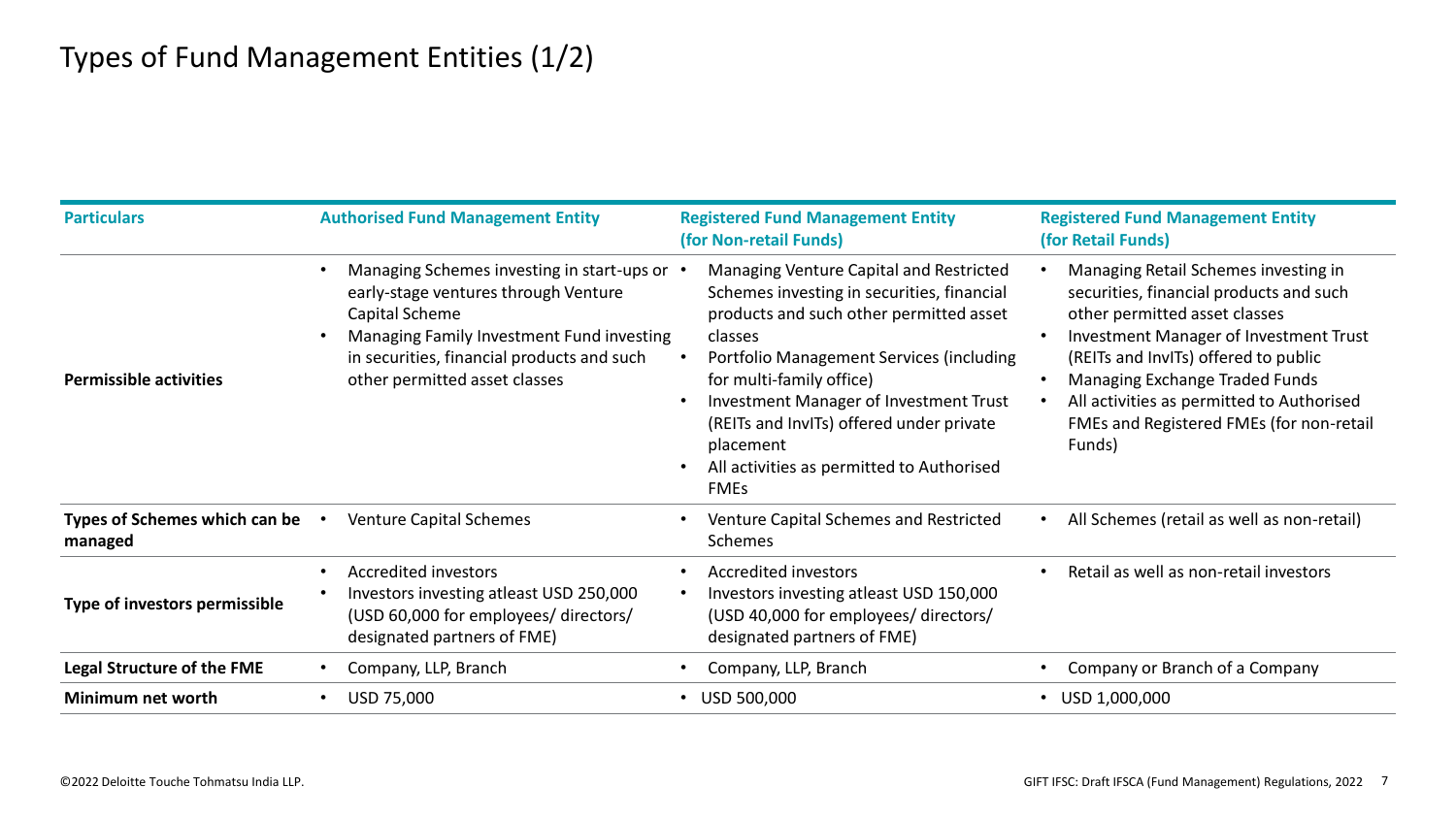| <b>Particulars</b>                                                     | <b>Authorised Fund Management Entity</b>                                                                                                                                                                                                                                                                                                                                                                                                                                                                                                                                        | <b>Registered Fund Management Entity</b><br>(for Non-retail Funds) | <b>Registered Fund Management Entity</b><br>(for Retail Funds)                                                                                                                                                                                                                                                                      |
|------------------------------------------------------------------------|---------------------------------------------------------------------------------------------------------------------------------------------------------------------------------------------------------------------------------------------------------------------------------------------------------------------------------------------------------------------------------------------------------------------------------------------------------------------------------------------------------------------------------------------------------------------------------|--------------------------------------------------------------------|-------------------------------------------------------------------------------------------------------------------------------------------------------------------------------------------------------------------------------------------------------------------------------------------------------------------------------------|
| <b>Minimum Number of Directors</b>                                     | <b>NA</b>                                                                                                                                                                                                                                                                                                                                                                                                                                                                                                                                                                       | <b>NA</b>                                                          | 4 (atleast 50% to be independent)                                                                                                                                                                                                                                                                                                   |
| <b>Minimum Experience of FME</b>                                       | Employ such employees who have relevant .<br>experience                                                                                                                                                                                                                                                                                                                                                                                                                                                                                                                         | Employ such employees who have relevant<br>experience              | FME or its holding company has atleast 5<br>years of experience in managing AUM of<br>atleast USD 200 million with more than<br>25,000 investors; or<br>One person in control of FME holding more<br>than 25% shareholding/ share in profits<br>carrying on business in financial services for<br>a period of not less than 5 years |
| Minimum number of Key<br><b>Managerial Personnel</b>                   | $\cdot$ 1                                                                                                                                                                                                                                                                                                                                                                                                                                                                                                                                                                       | $\bullet$ 2                                                        | $\overline{3}$<br>$\bullet$                                                                                                                                                                                                                                                                                                         |
| <b>Minimum Qualification of the</b><br><b>Key Managerial Personnel</b> | Professional qualification or post-graduate degree or post graduate diploma (minimum 2 years) in finance, law, accountancy, business<br>management, commerce, economics, capital market, banking, insurance or actuarial science from a university or an institution recognised by<br>the Central or State Government or a recognised foreign university or institution or association; or a certification from any organization or<br>institution or association or stock exchange which is recognised/accredited by Authority or a regulator in India or Foreign Jurisdiction |                                                                    |                                                                                                                                                                                                                                                                                                                                     |
| Minimum Experience of the Key<br><b>Managerial Personnel</b>           | At least five years in related activities in the securities market or financial products including in a portfolio manager, broker dealer, investment<br>advisor, Wealth Manager, research analyst or fund management                                                                                                                                                                                                                                                                                                                                                            |                                                                    |                                                                                                                                                                                                                                                                                                                                     |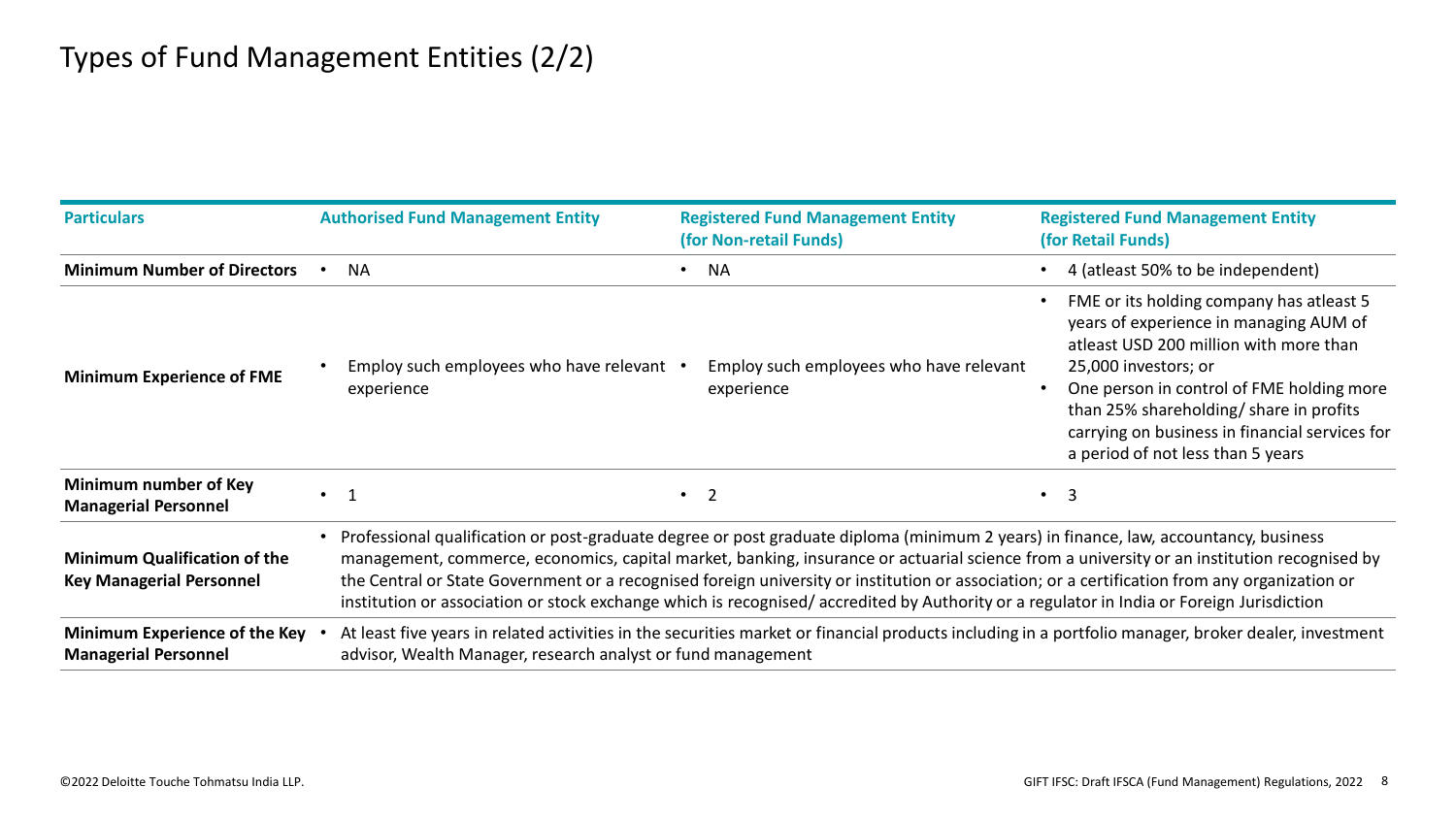# **Regulatory Framework** Funds/ Schemes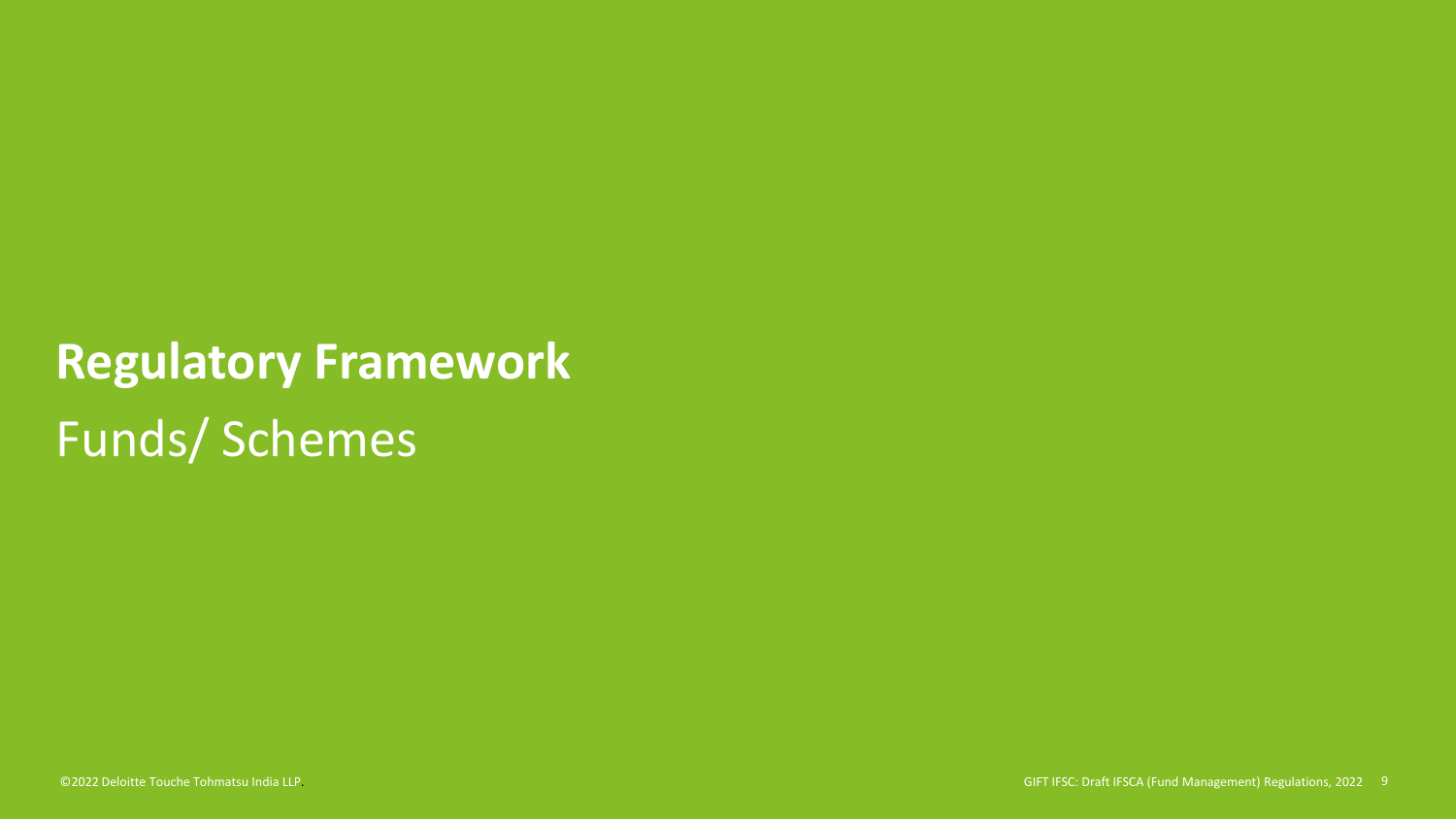| <b>Particulars</b>             | <b>Venture Capital Schemes**</b>                                                                                                                                                                                                                                                                                  | <b>Restricted Schemes (schemes for Non-retail)</b>                                                                                                                                                                                                                                                                                                                                                                                                                                                                                           | <b>Retail Schemes</b>                                                                                                                                                                                                                                                                                                                                           |
|--------------------------------|-------------------------------------------------------------------------------------------------------------------------------------------------------------------------------------------------------------------------------------------------------------------------------------------------------------------|----------------------------------------------------------------------------------------------------------------------------------------------------------------------------------------------------------------------------------------------------------------------------------------------------------------------------------------------------------------------------------------------------------------------------------------------------------------------------------------------------------------------------------------------|-----------------------------------------------------------------------------------------------------------------------------------------------------------------------------------------------------------------------------------------------------------------------------------------------------------------------------------------------------------------|
| Permissible investments        | Permitted to invest in listed as well as<br>unlisted securities, money market<br>instruments, debt securities, securitised<br>debt instruments, schemes of other<br>venture capital schemes and such other<br>assets as may be specified<br>Investment should be in accordance with<br>the venture capital scheme | Permitted to invest in listed as well as<br>unlisted securities, money market<br>instruments, debt securities, securitised<br>debt instruments, other investment<br>schemes, derivatives (including<br>commodity derivatives) and such other<br>assets as may be specified<br>Investment should be in accordance with<br>the investment objective of the scheme<br>Close ended scheme may invest up to 20%<br>of the corpus in other physical assets such<br>as real estate, bullion, art or any other<br>physical asset as may be specified | Permitted to invest in listed as well as<br>unlisted securities, money market<br>instruments, debt securities, securitised<br>debt instruments, other investment<br>schemes, derivatives (including commodity<br>derivatives) and such other assets as may<br>be specified<br>Investment should be in accordance with<br>the investment objective of the scheme |
| <b>Investment restrictions</b> | Atleast 80 percent of the AUM in investee<br>companies incorporated for less than 7<br>years or other venture capital schemes                                                                                                                                                                                     | <b>NA</b>                                                                                                                                                                                                                                                                                                                                                                                                                                                                                                                                    | Maximum investment in a single investee<br>company: 10% of AUM (15% with prior<br>approval of fiduciaries), no restriction for<br>Index schemes<br>Maximum investment in a sector: 25% of<br>AUM (50% in case of financial services<br>sector), no restriction for sectoral, thematic<br>or Index Scheme                                                        |

\*\*For Venture Capital Funds launched by Registered FME, the condition of Restricted schemes would apply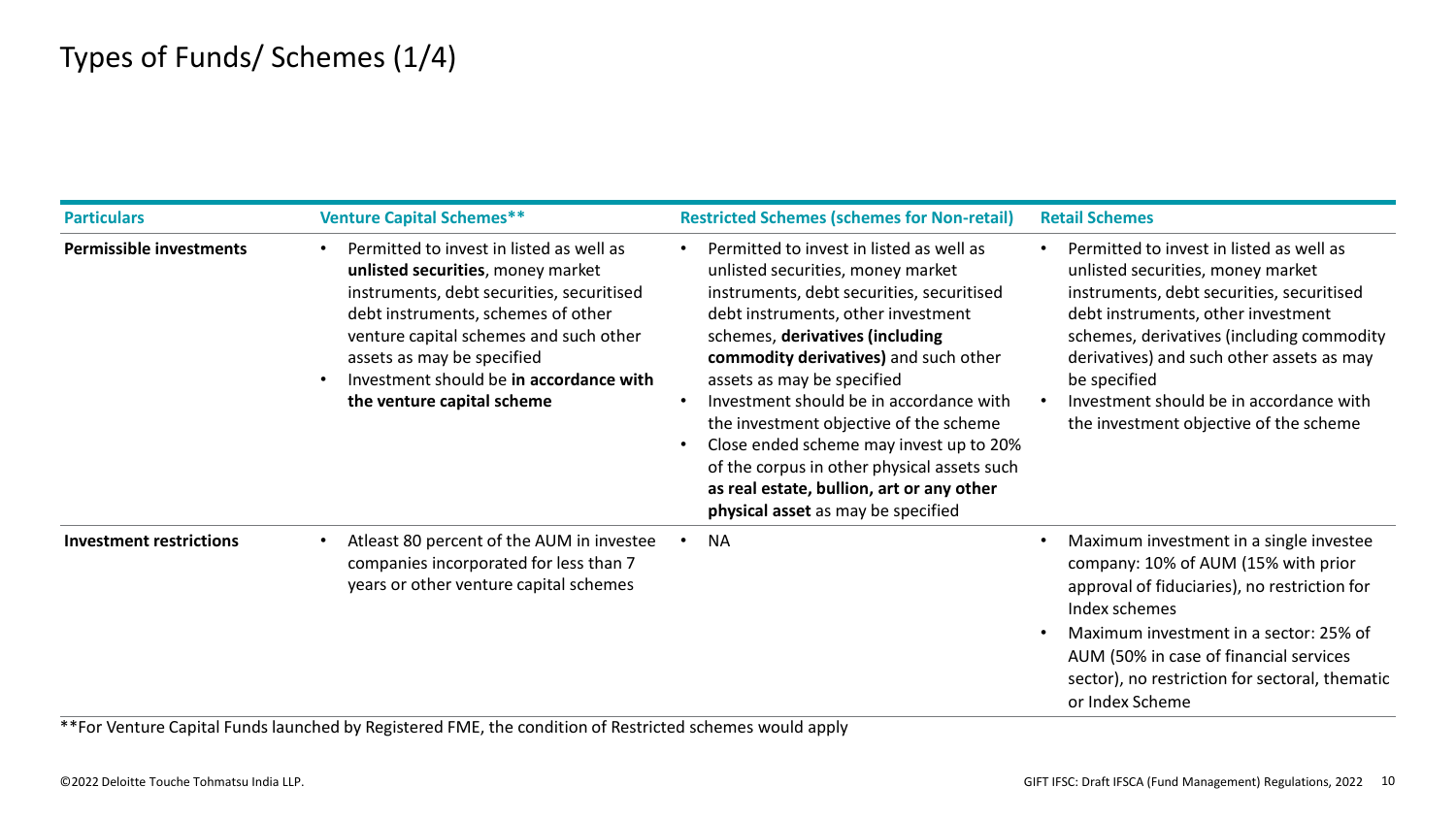| <b>Particulars</b>                                                     | <b>Venture Capital Schemes</b>                                                                                                                 | <b>Restricted Schemes (schemes for Non-retail)</b>                                                                                             | <b>Retail Schemes</b>                                                                                                       |
|------------------------------------------------------------------------|------------------------------------------------------------------------------------------------------------------------------------------------|------------------------------------------------------------------------------------------------------------------------------------------------|-----------------------------------------------------------------------------------------------------------------------------|
| Investment in associates of the                                        | Permissible, subject to prior approval of                                                                                                      | Permissible, subject to prior approval of                                                                                                      | 25% of the AUM                                                                                                              |
| <b>FME</b>                                                             | 75% investors in the scheme by value                                                                                                           | 75% investors in the scheme by value                                                                                                           |                                                                                                                             |
| Investment in unlisted entities                                        | No restriction                                                                                                                                 | Open-ended schemes: Maximum 25% of<br>the corpus<br>Close-ended schemes: No restriction                                                        | Open-ended schemes: Maximum 15% of<br>the AUM of the scheme<br>Close-ended schemes: Maximum 50% of<br>the AUM of the scheme |
| <b>Corpus of the Scheme</b>                                            | Minimum: USD 5 million                                                                                                                         | Minimum: USD 5 million                                                                                                                         | Minimum: USD 5 million                                                                                                      |
|                                                                        | Maximum: USD 200 million                                                                                                                       | Maximum: NA                                                                                                                                    | Maximum: NA                                                                                                                 |
| <b>Tenure</b>                                                          | Minimum 3 years                                                                                                                                | Minimum 3 years for close ended scheme                                                                                                         | Minimum 3 years for close ended scheme                                                                                      |
|                                                                        | Extension upto 2 years permissible with                                                                                                        | Extension upto 2 years permissible with                                                                                                        | Extension upto 2 years permissible with                                                                                     |
|                                                                        | 2/3 <sup>rd</sup> investor's consent                                                                                                           | 2/3 <sup>rd</sup> investor's consent                                                                                                           | $2/3^{rd}$ investor's consent                                                                                               |
| <b>Minimum number of investors</b>                                     | <b>NA</b>                                                                                                                                      | <b>NA</b>                                                                                                                                      | Minimum 20 investors, with no single                                                                                        |
| in the Scheme                                                          |                                                                                                                                                | $\bullet$                                                                                                                                      | investor investing more than 25%                                                                                            |
| <b>Maximum number of investors</b><br>in the Scheme                    | 50 investors                                                                                                                                   | 1,000 investors                                                                                                                                | No restriction                                                                                                              |
| Minimum contribution/<br>commitment from the investor<br>in the scheme | <b>Accredited investors</b><br>Investors investing atleast USD 250,000<br>(USD 60,000 for employees/ directors/<br>designated partners of FME) | <b>Accredited investors</b><br>Investors investing atleast USD 150,000<br>(USD 40,000 for employees/ directors/<br>designated partners of FME) | Open ended scheme: Nil<br>Close ended scheme: Nil (USD 10,000 in<br>case investment in unlisted exceeds 15% of<br>the AUM)  |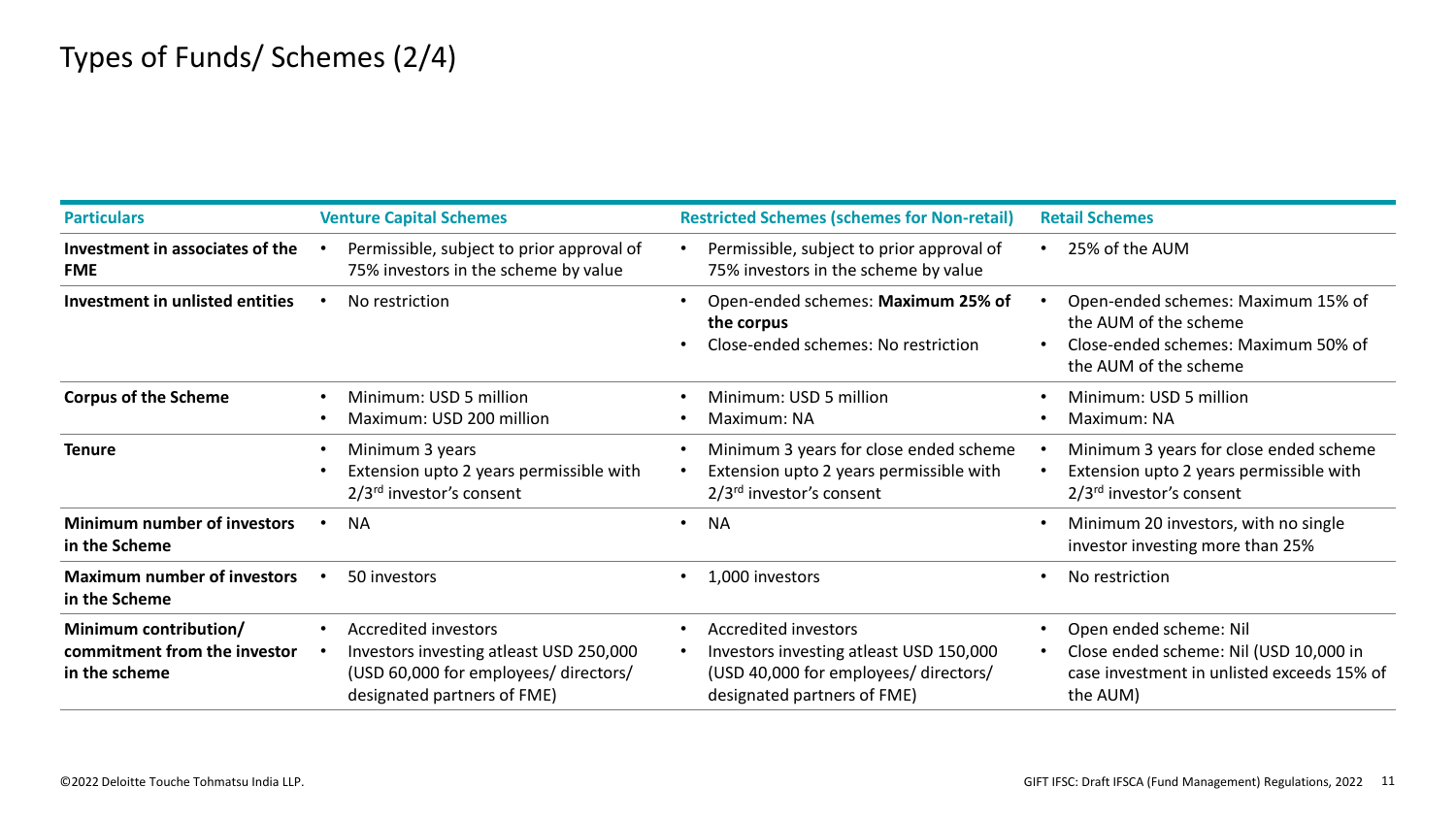| <b>Particulars</b>                          | <b>Venture Capital Schemes</b>                                            | <b>Restricted Schemes (schemes for Non-retail)</b>                                                                                       | <b>Retail Schemes</b>                                                                                                                                                                                                                              |
|---------------------------------------------|---------------------------------------------------------------------------|------------------------------------------------------------------------------------------------------------------------------------------|----------------------------------------------------------------------------------------------------------------------------------------------------------------------------------------------------------------------------------------------------|
| 'Skin-in-the-game' contribution<br>by FME** | Lower of 2.5% of the corpus or USD<br>750,000                             | Open ended scheme: Lower of 5% of<br>corpus or USD 1,500,000<br><b>Close ended scheme: Lower of 2.5% of the</b><br>corpus or USD 750,000 | Lower of 1% of the corpus or USD 200,000<br>(for both open and close ended scheme)                                                                                                                                                                 |
| Leverage                                    | Permissible, subject to disclosure in the<br>PPM and consent of investors | Permissible, subject to disclosure in the<br>PPM and consent of investors                                                                | Not permissible except to meet temporary<br>liquidity needs for the purpose of<br>redemption or payment of interest or<br>dividend to the investors<br>Maximum borrowing permissible is 20% of<br>the AUM for a duration not exceeding 6<br>months |
| <b>Disclosure of NAV</b>                    | Yearly                                                                    | Open ended scheme: Monthly<br>Close ended scheme: Half yearly                                                                            | Open ended scheme: Daily<br>Close ended scheme: Weekly                                                                                                                                                                                             |
| Co-investment                               | Permissible, subject to conditions                                        | Permissible, subject to conditions                                                                                                       | <b>NA</b><br>$\bullet$                                                                                                                                                                                                                             |

\*\*Not mandatory in case of relocation of Funds/ Schemes and Fund of Funds investing in scheme with similar requirements. Also, not mandatory for Authorised FME and Registered FME (non-retail), if approval received from atleast 2/3rd investors or if atleast 2/3rd investors are accredited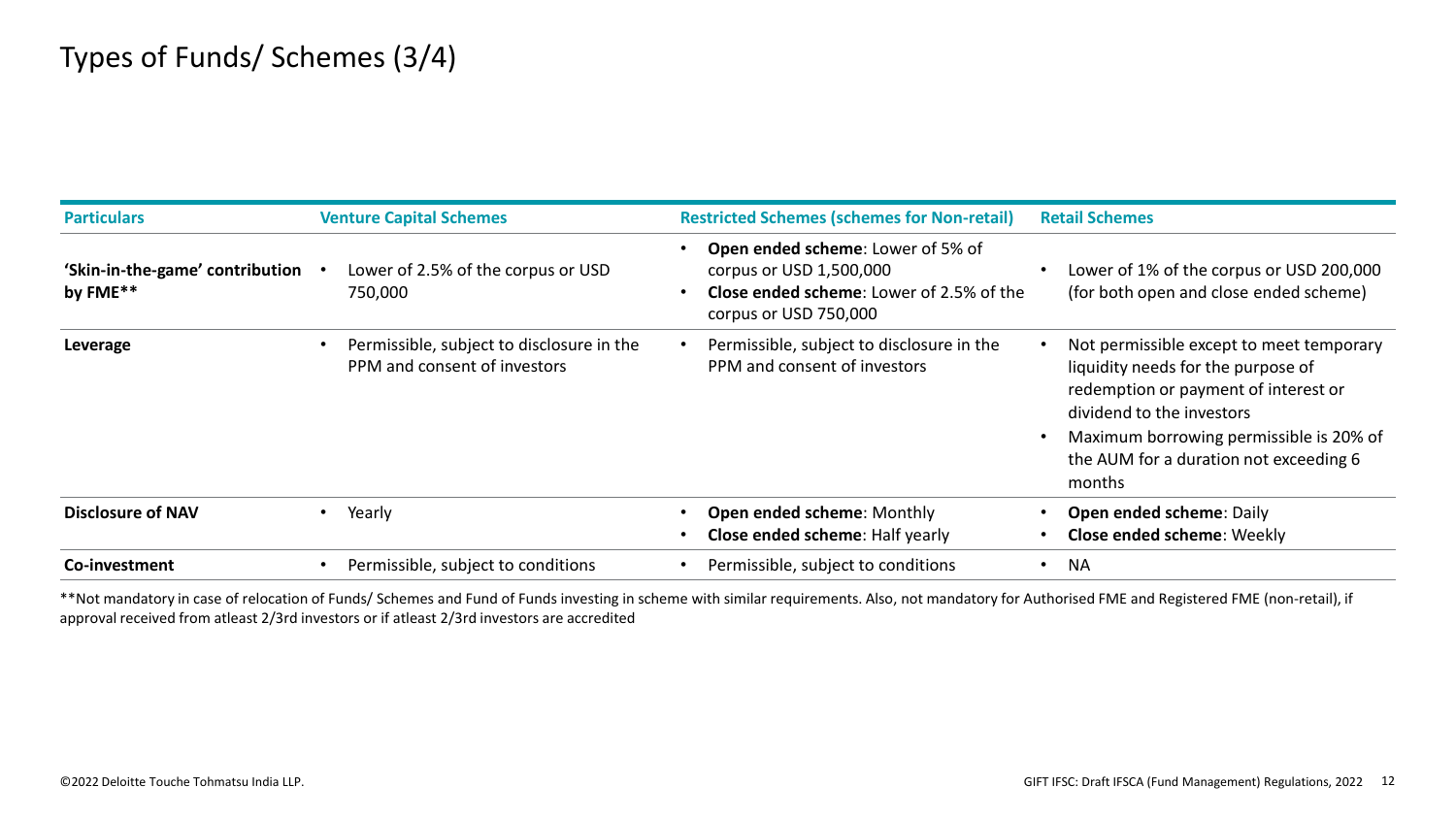### Types of Funds/ Schemes (4/4)

### **Special Situation Funds (SSFs)**

- SSFs can be launched by a registered FME
- SSFs are permitted to acquire special situation assets, which includes:
	- Stressed loan available for acquisition
	- Security Receipts (SRs) issued by an Asset Reconstruction Company (ARC) registered with the RBI
	- Securities of investee companies (i) whose stressed loans are available for acquisition, (ii) against whose borrowings, SRs have been issued by an ARC, (iii) whose borrowings are subject to corporate insolvency resolution process, (iv) who has continuing default of loans, subject to conditions
- Only close ended SSFs are permissible, with minimum tenure of 3 years
- Scheme corpus, eligible investors, investment conditions may be specified by the IFSCA
- Leverage not permissible except to meet day-today operational requirements

- Only Registered FMEs (Retail) shall launch Exchange Traded Funds (ETFs)
- ETFs are mandatorily required to be listed on recognized stock exchanges in IFSC
- ETFs include:
	- Equity Index based ETFs
	- Debt Index based ETFs
	- Commodity based ETFs
	- Gold ETFs
	- Silver ETFs
	- Hybrid ETFs (investing in 2 or more asset class)
	- Actively Managed ETF
	- Any other ETFs
- Stock exchange may provide a simplified framework for authorization of intermediaries registered with the IFSCA as market makers
- NAV of ETFs are required to be computed on daily basis

### **Exchange Traded Funds (ETFs) Environmental, Social and Governance (ESG)**

- FME managing AUM > USD 1 billion
	- Establish policy on governance around material sustainability-related risks and opportunities
	- Disclose in its annual report how the FME identifies, assesses and manages material sustainability-related risks
	- Disclose in its annual report the process of factoring sustainability related risks and opportunities into fund manager's investment strategies and processes
- FME that launches a scheme related to ESG shall make full disclosure regarding investment objective, investment policy, strategy, material risk, benchmark, etc.
- Scheme documents filed by FME with the IFSCA shall disclose whether sustainability related risks are incorporated in the decision making. If not, a negative statement shall be included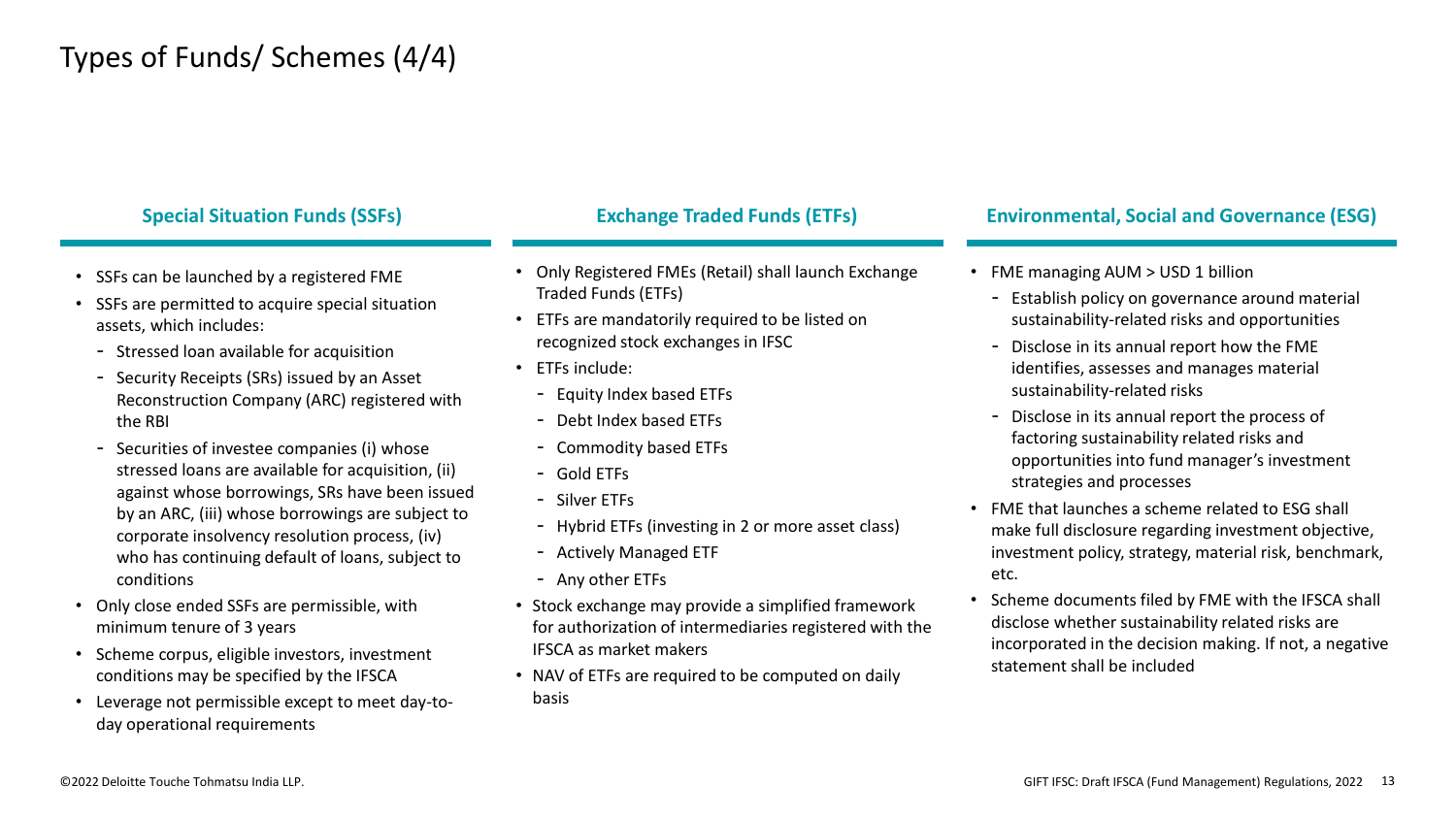### Other aspects

| <b>Particulars</b>                                            | <b>Key considerations</b>                                                                                                                       |  |  |
|---------------------------------------------------------------|-------------------------------------------------------------------------------------------------------------------------------------------------|--|--|
| <b>Green Channel</b>                                          | Venture Capital Schemes or non-retail schemes soliciting money from accredited investors eligible for Green Channel                             |  |  |
|                                                               | Green Channel allows schemes filed with the IFSCA to be open for subscription by investors immediately upon filing with IFSCA                   |  |  |
| <b>Innovation Sandbox and Fund Lab</b>                        | Platform proposed to be provided to aspirational fund managers to try new strategies in a controlled manner                                     |  |  |
|                                                               | IFSCA may provide exemption from the operation of all or any of the provisions of the proposed regulations for upto 18 months, for              |  |  |
|                                                               | furthering innovation in aspects relating to testing new products, strategies, processes, services, business models, use of technology, etc. in |  |  |
|                                                               | live environment of regulatory sandbox in the financial markets                                                                                 |  |  |
|                                                               | Such Funds cannot solicit money from public                                                                                                     |  |  |
|                                                               | Exemption subject to conditions as may be specified by the IFSCA                                                                                |  |  |
| Special purpose vehicle (SPV) as a<br>co-investment structure | Fund managers permitted to create SPVs under the main scheme to undertake co-investment or leverage along with the Fund/scheme,                 |  |  |
|                                                               | subject to conditions                                                                                                                           |  |  |
| Retail participation in private                               | Proposed to facilitate retail close ended schemes to invest in unlisted securities, subject to certain conditions                               |  |  |
| markets                                                       | - Facilitate investors at large invest in private markets                                                                                       |  |  |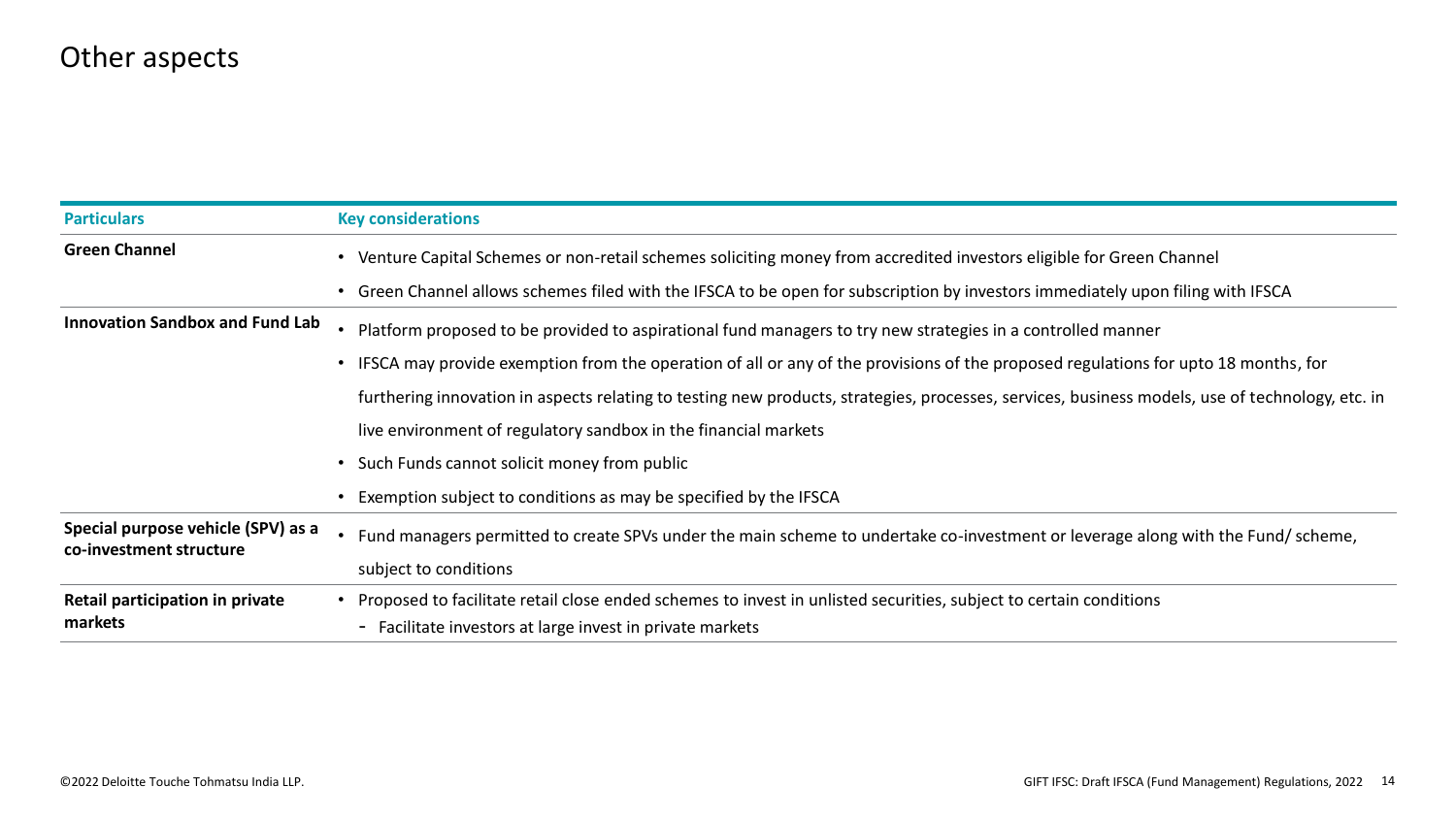### **Regulatory Framework**

## Other Fund Management Activities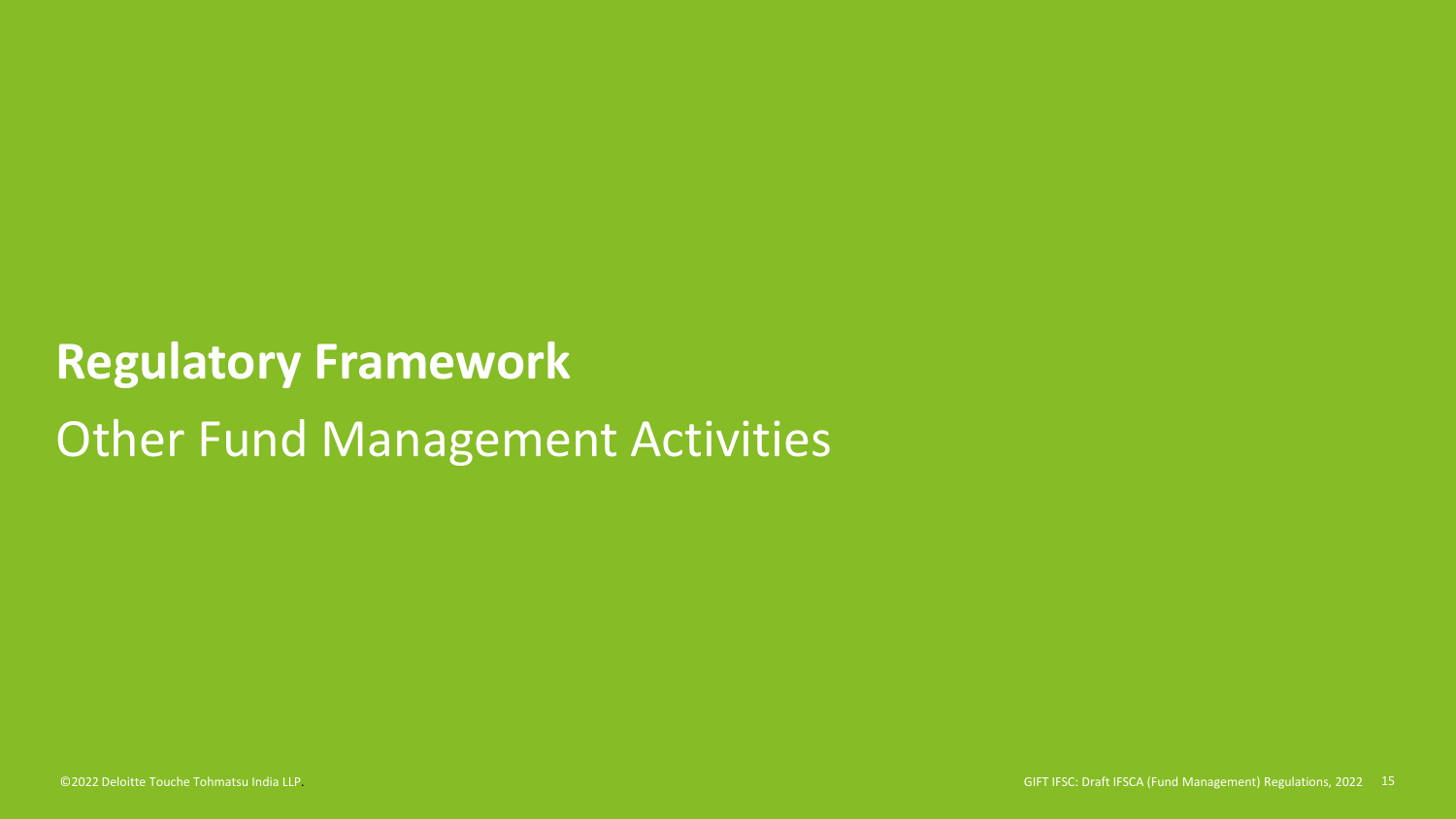### Portfolio Management Services

#### **Who can undertake PMS activity**

• Registered FME may offer Portfolio Management Services (PMS) to its clients

#### **Eligible clients**

- Person resident outside India and NRI
- Resident non-individual Indian eligible to invest offshore under FEMA
- Resident individual Indian eligible to invest under LRS
- Multi-family office

#### **Dealing with funds of the client**

- Minimum ticket size: USD 70,000
- Funds to be kept in separate account, to be maintained in a banking unit
- To segregate each portfolio management client's holding in securities in separate accounts

#### **Advisory services**

- Permissible to provide advisory services, subject to compliance with IFSCA (Capital Market Intermediaries) Regulations, 2021
- Minimum ticket size: USD 70,000

#### **Permissible investments**

- Permitted to invest in securities and financial products in an IFSC, India or Foreign Jurisdiction
- Discretionary PMS: securities listed or traded on the stock exchanges, money market instruments, units of investment scheme and other financial products

#### **Investment restrictions**

- Investment in derivatives subject to express consent of the client
- Speculative transactions other than derivative not permissible
- Segregation required of each clients' funds and portfolio of securities from its own funds and securities

#### **Furnishing report to clients**

• PMS entity shall periodically furnish a report to the portfolio management client in terms of its agreement with the client, containing details such as composition and value of the portfolio, transactions undertaken during the period, beneficial interest, expenses, etc.

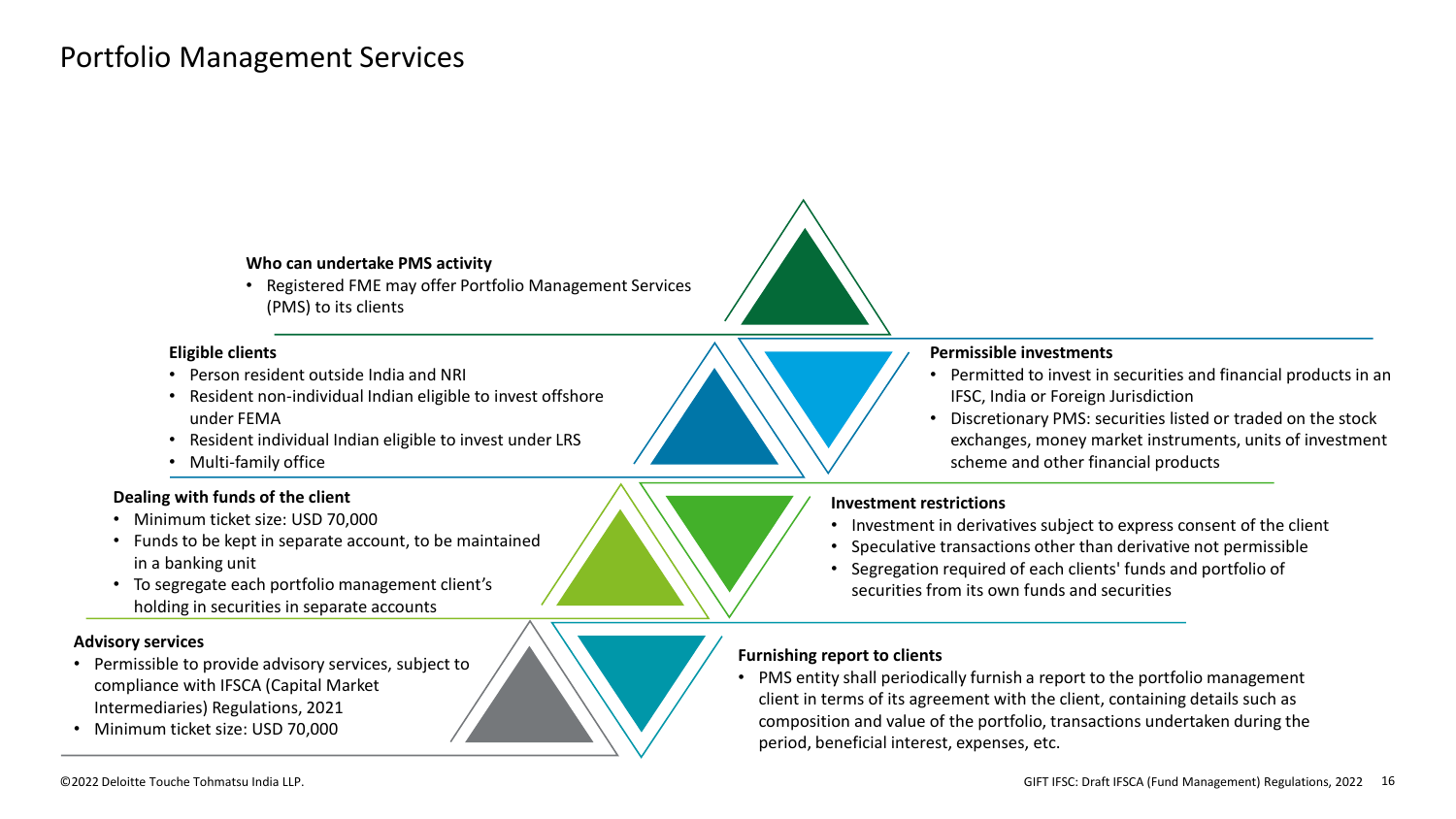### Family Investment Fund

| <b>Eligibility</b><br><b>Conditions</b> | May be set-up as a Company, Trust (Contributory Trust only) or Limited Liability Partnership or any other form as may be permitted. In case<br>of Contributory Trust Vehicle, it should be ensured that:<br>- The beneficiaries are identifiable based on Trust deed, even though not specifically named;<br>- The share of each beneficiary should be capable of being determined based on prescribed provision/formula prescribed in the trust<br>deed;<br>- Addition of further contributors shall not make the existing beneficiaries unknown or their shares indeterminate<br>Net worth condition not applicable. Minimum corpus - USD 10 million<br>May be open ended or close ended<br>Leveraging and borrowing permissible, as per their risk management ability |
|-----------------------------------------|--------------------------------------------------------------------------------------------------------------------------------------------------------------------------------------------------------------------------------------------------------------------------------------------------------------------------------------------------------------------------------------------------------------------------------------------------------------------------------------------------------------------------------------------------------------------------------------------------------------------------------------------------------------------------------------------------------------------------------------------------------------------------|
|                                         |                                                                                                                                                                                                                                                                                                                                                                                                                                                                                                                                                                                                                                                                                                                                                                          |
|                                         | Permissible activities: All activities related to managing family investment fund as may be specified by IFSCA<br><b>Permissible instruments:</b><br>- Securities issued by the unlisted entities                                                                                                                                                                                                                                                                                                                                                                                                                                                                                                                                                                        |

- **Permissible Activities and Instruments**
- Securities listed or traded on stock exchanges in India and foreign jurisdictions
- Money Market Instruments and Debt securities
- Securitised debt instruments, which are either asset backed or mortgage-backed securities
- Other investment schemes set up in the IFSC, India and foreign jurisdiction
- Derivatives including commodity derivatives
- Physical assets such as real estate, bullion, art, etc.
- Such other securities or financial assets or instruments as specified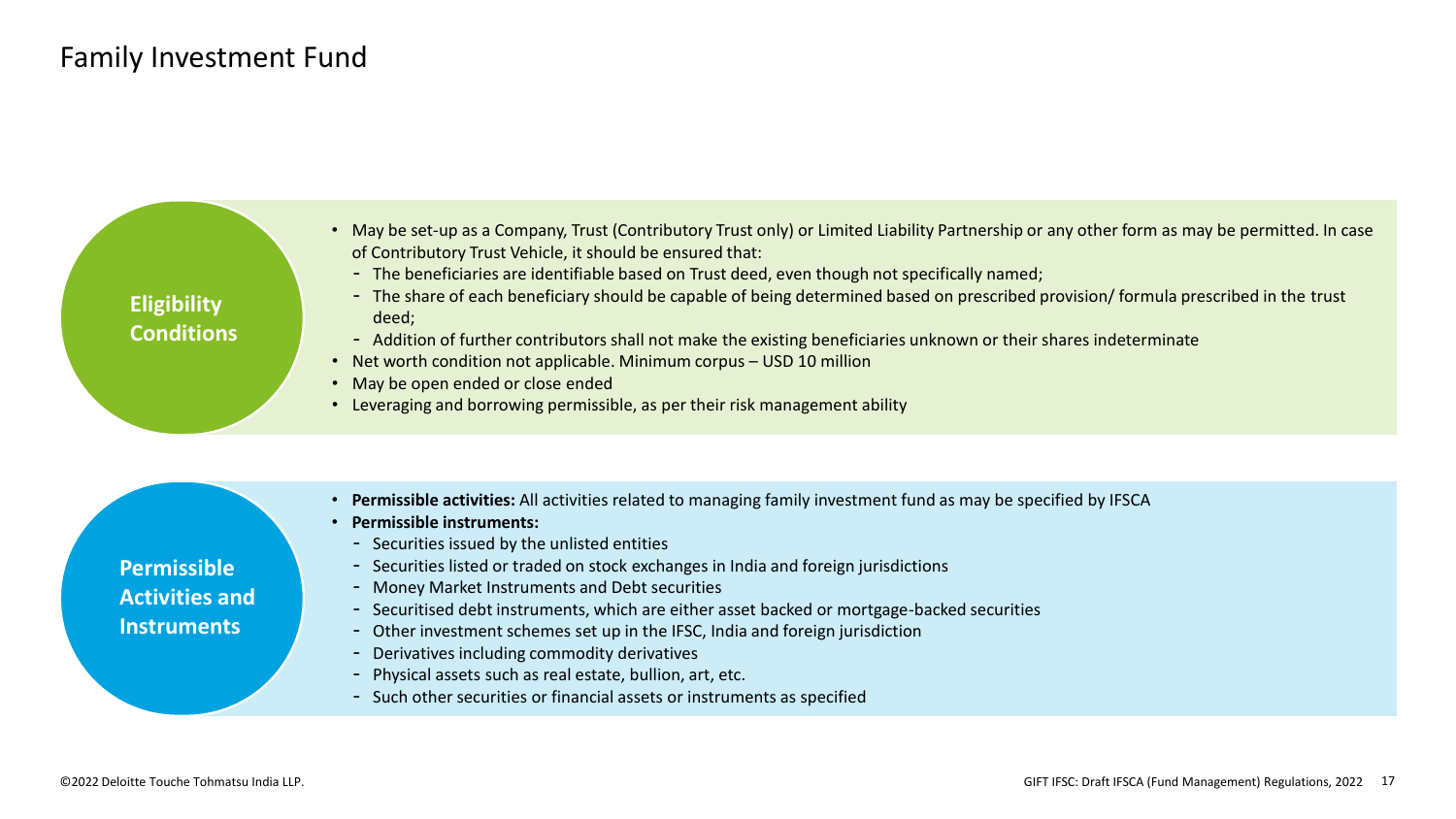## **Taxation Framework**

Funds/ Schemes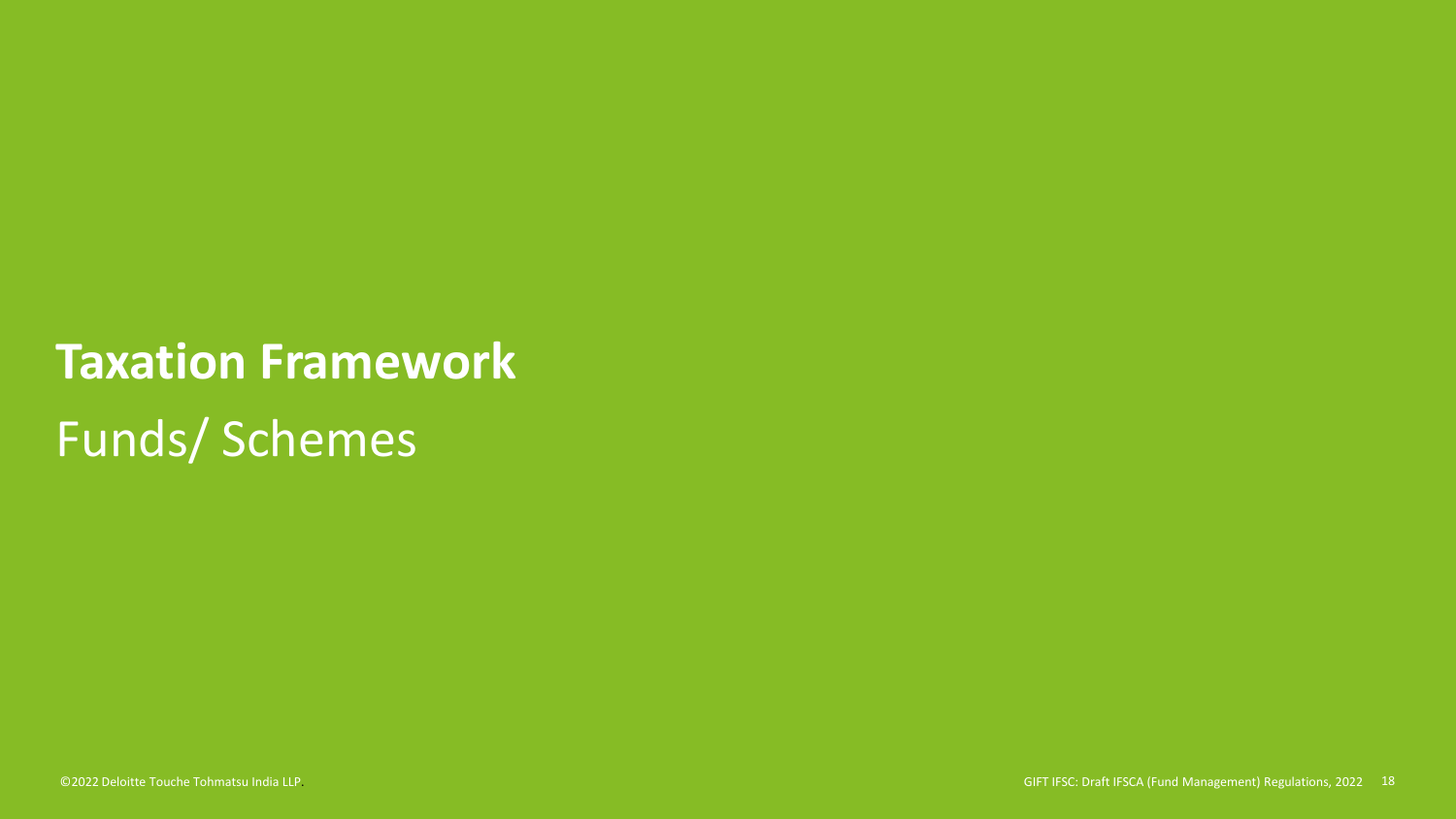| <b>Particulars</b>   | <b>Key tax implications**</b>                                                                                                                                                          |  |  |
|----------------------|----------------------------------------------------------------------------------------------------------------------------------------------------------------------------------------|--|--|
| Levy of taxation     | One level taxation                                                                                                                                                                     |  |  |
|                      | Taxation either in the hands of the Fund or in the hands of the Fund Management Entity                                                                                                 |  |  |
| <b>Inbound Fund</b>  | Tax regime similar to the current "Specified Fund Regime"                                                                                                                              |  |  |
|                      | - Tax levied and collected at Fund level. No further tax should be applicable at investor level                                                                                        |  |  |
|                      | - Vis-à-vis non-resident investors, the Fund liable to tax in India only on income earned from Indian securities                                                                       |  |  |
|                      | - No tax on income accruing or arising from investment in assets and securities outside India (including in the IFSC)                                                                  |  |  |
|                      | - Vis-à-vis Indian securities, gains on securities other than equities, i.e., debt, derivative instruments, and SRs attributable to non-residents,<br>exempted from tax in India       |  |  |
|                      | - Gains on equities chargeable to tax as per the provisions of the domestic law                                                                                                        |  |  |
|                      | - Income earned with respect to non-resident investors, that are exempt from tax on their entire income or on certain streams of income<br>as per DTAA, exempt from tax on such income |  |  |
|                      | - Dividend and interest income taxable at a lower rate of 5% (plus applicable surcharge and cess)                                                                                      |  |  |
|                      | - Dividend distributed by IFSC FME: No tax for non-resident shareholder, lower tax for resident shareholder                                                                            |  |  |
| <b>Outbound Fund</b> | No tax at Fund level                                                                                                                                                                   |  |  |
|                      | Income distributed by the Fund taxable in the hands of the resident investor                                                                                                           |  |  |
|                      | Lower tax rates to provide impetus to such Funds                                                                                                                                       |  |  |

\*\*Amendments will be required in the Indian tax laws to implement these changes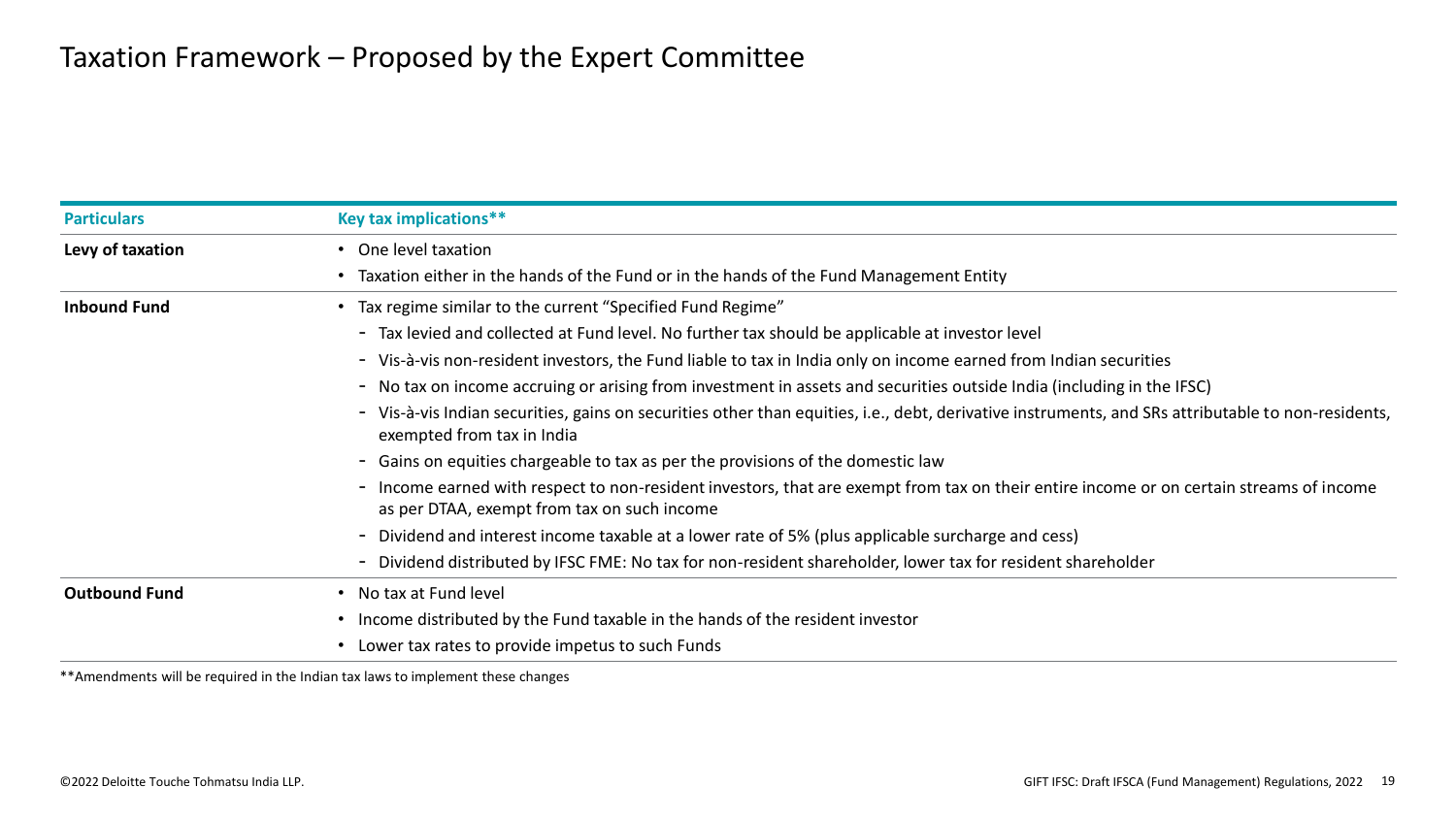### **Funds in IFSC v. Funds in India**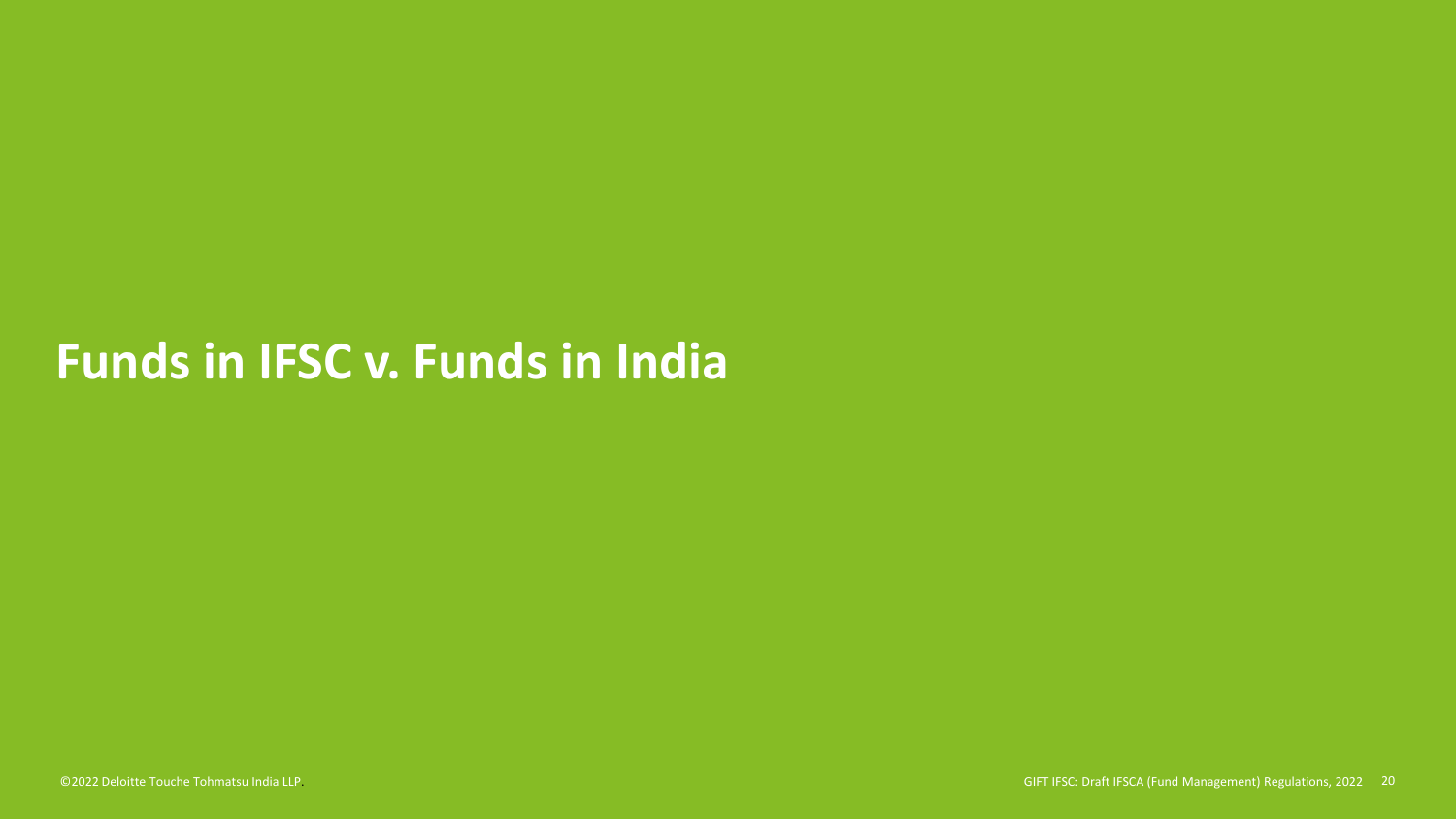| <b>Particulars</b>                                                  | <b>Proposed Regulations in IFSC</b>                                                                                                                                                                                                                        | <b>Regulations in India</b>                                                                                                           |
|---------------------------------------------------------------------|------------------------------------------------------------------------------------------------------------------------------------------------------------------------------------------------------------------------------------------------------------|---------------------------------------------------------------------------------------------------------------------------------------|
| <b>Regulated entity</b>                                             | <b>Fund Management Entity</b>                                                                                                                                                                                                                              | Fund                                                                                                                                  |
| <b>Registration for multiple activities</b>                         | Single unified registration from IFSCA for undertaking host of<br>activities related to fund management viz. manage retail<br>schemes, non-retail schemes, undertake portfolio management<br>services or operate as a manager to various investment trusts | Separate registration required for each activity                                                                                      |
| Net worth for the Fund Management Entity                            | Minimum net worth required for Fund Management Entity                                                                                                                                                                                                      | No minimum net worth requirement, except for Mutual Fund<br>Managers (INR 50 crores)                                                  |
| <b>Portfolio diversification conditions</b>                         | Applicable only in case of retail schemes                                                                                                                                                                                                                  | Generally applicable                                                                                                                  |
| 'Skin-in-the-game' contribution by Fund<br><b>Management Entity</b> | May be waived for schemes other than retail schemes, subject<br>to conditions                                                                                                                                                                              | Mandatory, except in some specified circumstances                                                                                     |
| Leverage in India                                                   | Permissible, except for retail schemes who can borrow only to<br>meet temporary liquidity needs for redemption or payment of<br>interest or dividend                                                                                                       | Not permissible, except for meeting temporary Funding<br>requirement (except permissible for Category III AIFs - two<br>times of NAV) |
| Gains on income other than equity shares of<br>Indian company       | Recommended to be exempt from tax                                                                                                                                                                                                                          | Taxable, unless benefit of DTAA is available                                                                                          |
| <b>Profits of the Investment Manager entity</b>                     | Tax holiday for 10 out of 15 years on management fees                                                                                                                                                                                                      | Taxable at 22%/25% (plus applicable surcharge and cess)                                                                               |
| MAT on profits of the Investment Manager entity                     | Applicable at 9% (except where company opts for special tax<br>regime under section 115BAA)                                                                                                                                                                | Applicable at 15% (except where company opts for special tax<br>regime under section 115BAA)                                          |
| <b>GST on management fees</b>                                       | GST not applicable on management fees                                                                                                                                                                                                                      | GST applicable @ 18% on the Management fees                                                                                           |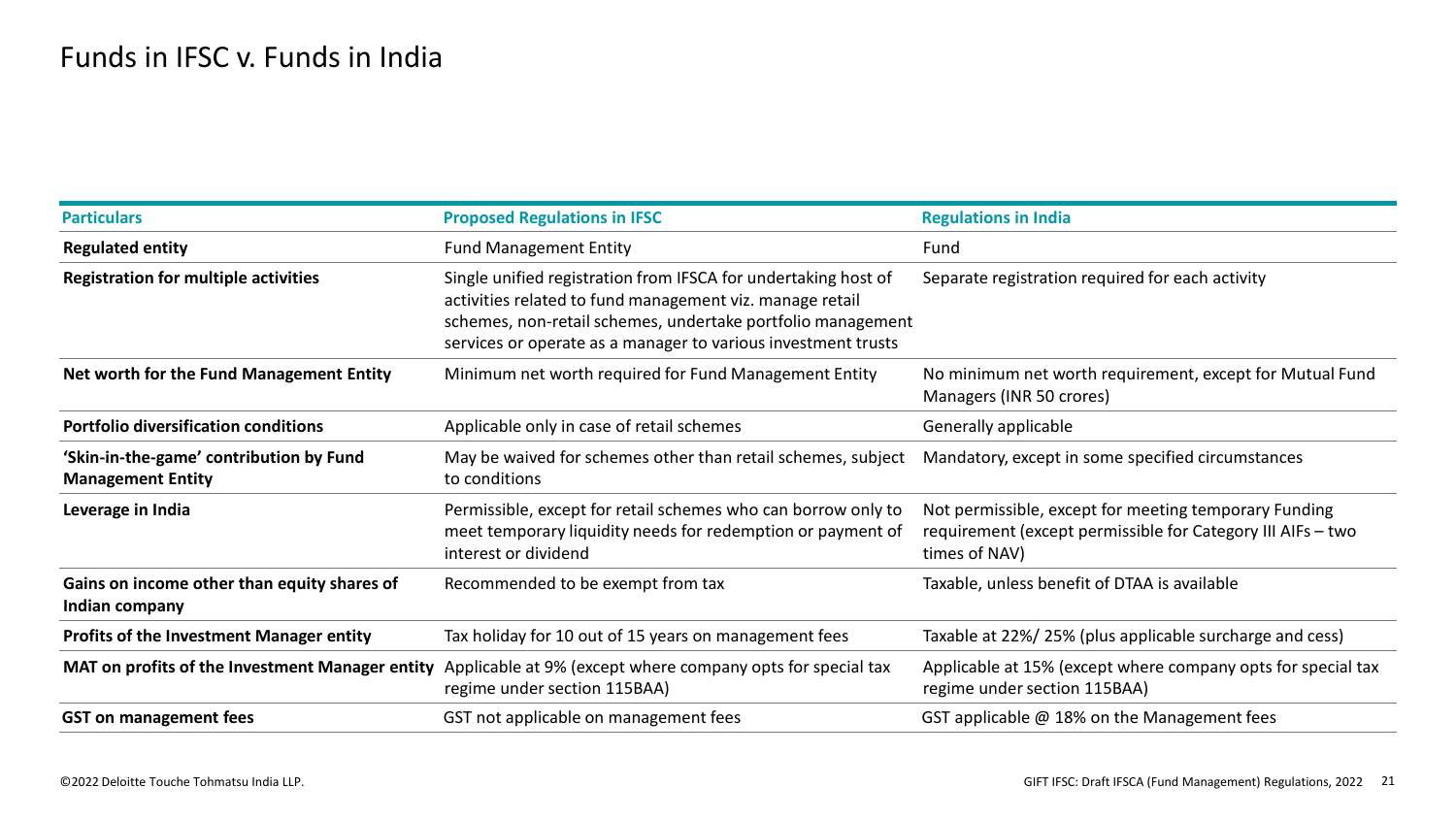### **Thank you!**

Kindly spare a minute to help us with your feedback for today's session…

For any queries, please feel free to write to us at [intax@deloitte.com](mailto:intax@deloitte.com)